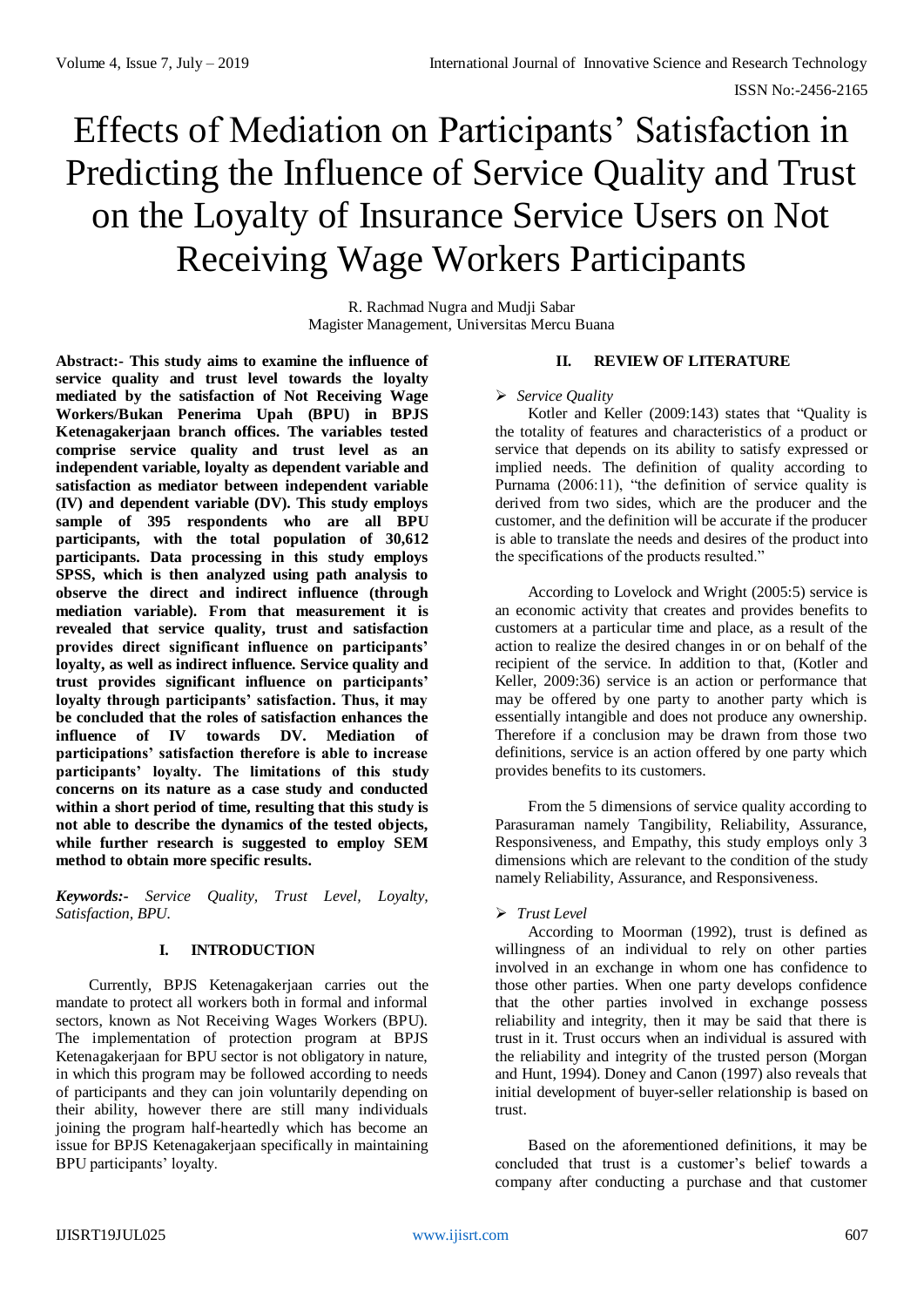#### ISSN No:-2456-2165

feels that the company has fulfilled its responsibilities properly as expected by that customer. In addition to service quality and customer satisfaction, trust and commitment are two main factors contributing to customer loyalty.

According to MCKnight who articulates that there are 2 dimensions in the variables of customer satisfaction which consist of belief towards other parties and hope towards other parties. These two dimensions are employed in this study due to its relevance to the condition of the study.

# *Customer Satisfaction*

customer-oriented companies, customer satisfaction serves as the marketing target and at the same time marketing tools. Companies able to achieve high satisfaction level will ensure that their target market is aware of that (Kotler and Keller, 2009:180).

According to Engel (in Tjiptono, 2005) points out that customer satisfaction is an aftersales evaluation where the chosen alternatives are at least equal to or exceed customer expectation, while dissatisfaction occurs when the results do not meet the expectation.

It may be generally concluded that the definition of customer satisfaction or dissatisfaction is observed from the compatibility between customer satisfaction with perceptions, services received (experienced in reality), where customer expectation is the expectation of customers towards an item or service that they will purchase. Customer expectation can be constructed from previous purchasing experience, advices from friends and colleagues, and information from marketers and competitors.

There are 5 dimensions of customer satisfaction according to Kotler and Keller namely Expectation Suitability, Performance Perception, Customer Assessment, Customer Experience, and Overall Satisfaction. This study employs only 3 dimensions which are relevant namely Expectation Suitability, Performance Perception, Customer Experience.

# *Customer Loyalty*

Tjiptono (2010) reveals that the definition of customer loyalty is the commitment of customers to a brand, store, or supplier, based on a positive attitude and reflected in consistent repurchases. One example of a positive attitude given by a customer who has reached a loyal stage includes repurchase, does not regard the price of a trusted brand as an issue, where loyal customers do not only make repeat purchases, but also maintain a positive attitude towards the company as service provider.

According to Schiffman and Kanuk (2008), brand loyalty is the customer's consistent preference to make purchases on the same brand on specific products or certain service categories.

It may be concluded that customer loyalty is a commitment of customers to make repeated purchases on certain brands consistently in the future, which can be assessed based on the experience of satisfying product/service, good quality perceptions, good brand trust, appropriate prices, availability and ease of purchase of products/services from the brand.

From the 4 dimensions of customer loyalty according to Tjiptono namely Make Purchases Regularly, buy interline products, recommend products to others, and demonstrate immunity to the pull of competitors, this study employs 2 dimensions namely make purchases regularly and recommend products to others which are relevant to the condition of this study.

Diposumarto (2012) argues that hypothesis is a temporary answer or a temporary guess on the research problem that has been formulated previously based on the theory used or related theory to support, discussion of interrelated variables or factors, in which the temporary answer is theoretically considered the most probable and the highest level of truth. Related to that theory, this study formulates the following hypothesis:

H1: Service quality provides a positive and significant influence on participant satisfaction

H2: Trust provides a positive and significant influence on participant satisfaction

H3: Service quality and trust provide a positive and significant influence simultaneously on participant satisfaction

H4: Service quality provides a positive and significant influence on participant loyalty

H5: Trust provides a positive and significant influence on participant loyalty

H6: Participant satisfaction provides a positive and significant influence on participant loyalty

H7: Service quality, trust, participant satisfaction provides a positive and significant influence simultaneously on participant loyalty

# **III. RESEARCH METHODOLOGY**

# *A. Population and Sample*

The population in this study amounted to 30,612 workers consisting of BPU program participants acquired until the period of December 2017. The sample employed to represent the population amounted to 395 respondents calculated based on Slovin formula with 10% error tolerance level. The sample is selected through nonprobability sampling technique based on sampling quota.

 $n = N$ 

 1+*Ne²* Whereas:

n : Number of Sample

N : Total of Population

e : Error Tolerance (5%)

Therefore the sample in this study may be calculated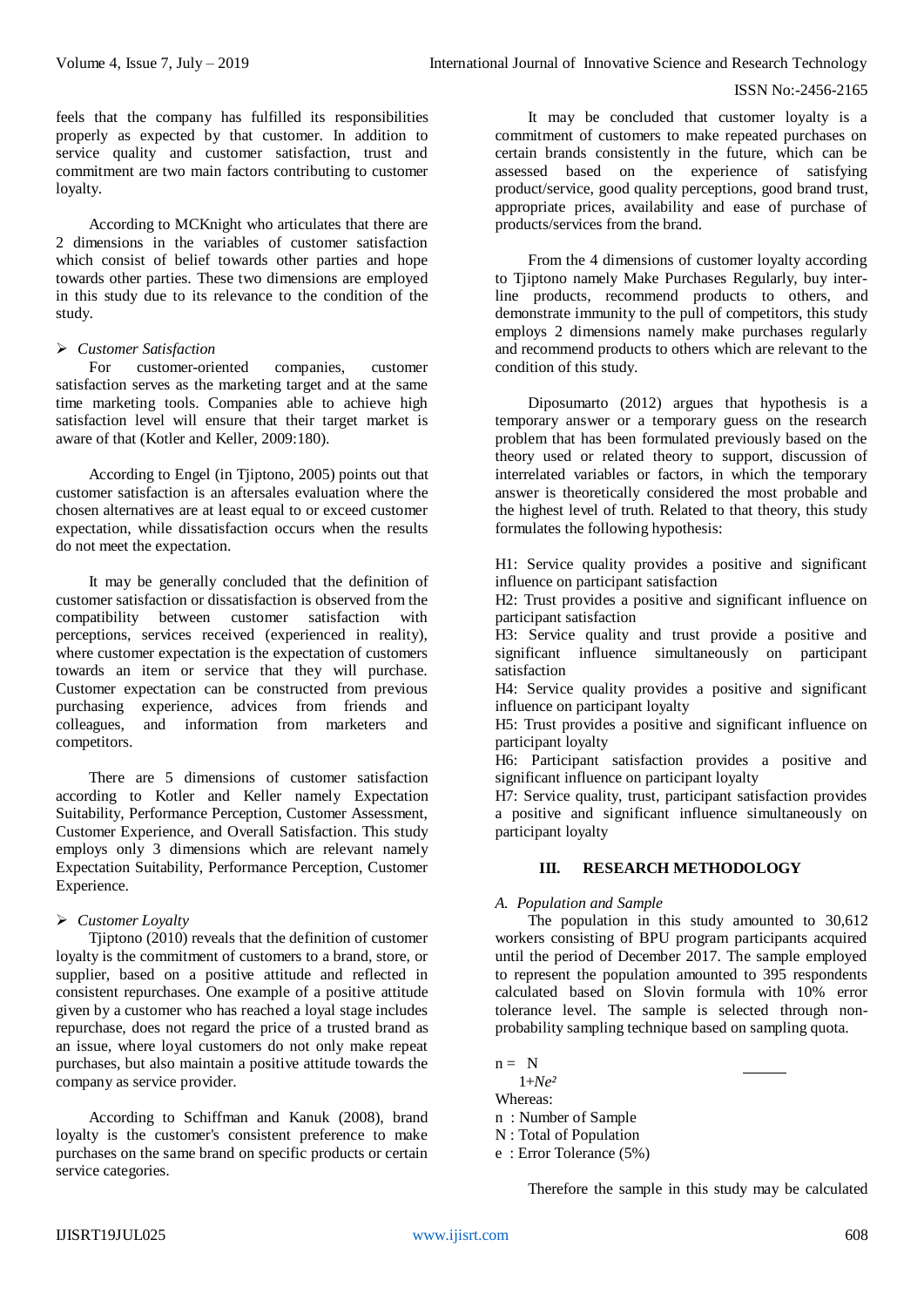#### as:

 $n = 30,612/(1+30,612 \times (0.05)^{2})$  $n = 395$  workers

#### *B. Data Analysis Method*

Data analysis method employed in this study is path analysis. This is an applied form of multi-regression analysis. The basic principles of employing path analysis include (Solimun, 2005):

- $\triangleright$  Linearity; the relationships among variables are linear
- Additivity; no interaction effects
- Interval-scaled data
- $\triangleright$  Recursivity, all arrows point out to one direction, no looping is occurred.
- $\triangleright$  Appropriate correlation inputs.
- An examination on assumptions which underlie path analysis which consist of the following:
- $\checkmark$  In path analysis model, relationships among variables are linear and addictive
- $\checkmark$  Only recursive models that may only be considered, which is one-way causal system. Path analysis is not applied to models containing reciprocal causal systems.
- $\checkmark$  Observed variables are measured without errors (measurement of valid and reliable instruments).
- $\checkmark$  The analyzed model is correctly identified according to relevant theories and concepts.
- Calculations with path coefficients using statistical software through partial regression analysis where the path coefficients are standardized coefficients beta for their direct effect. For the indirect effect, the multiplication of the path coefficients from the paths passed by each equation and the total effect is the sum of the direct effects with all indirect effects.
- Model validation check. The model validation depends on whether or not the assumptions underlying the path analysis are aligned.
- Interpretation of the results of the analysis, interpret the results of the analysis by taking into consideration several components: First, to pay attention to the results of model validation. Second, to calculate the total of each variable which provides a causal effect on endogenous variables.

# **IV. RESULTS AND DISCUSSIONS**

#### *A. Respondent Characteristics*

In this study, the highest number of respondents are male who are amounted to 233 workers or equal to 65% of the total sample. The oldest age range is in the age of 31 to 40 years old, amounted to 126 workers or equal to 41%, as elaborated in Table 1:

| No. | Category                    |   | <b>Frequency</b> | $\frac{0}{0}$ |
|-----|-----------------------------|---|------------------|---------------|
|     | <b>Respondent Gender</b>    |   |                  |               |
|     | * Male                      |   | 233              | 64.9          |
|     | * Female                    |   | 126              | 35.1          |
|     | Age                         |   |                  |               |
| 2   | * 21 to 30 years old        | ν | 129              | 35.9          |
|     | * 31 to 40 years old        |   | 146              | 40.7          |
|     | * 41 to 50 years old        |   | 84               | 23.3          |
|     | <b>Period of Membership</b> |   |                  |               |
| 3   | $*$ 3 to 6 months           |   | 284              | 79.1          |
|     | * 6 to 12 months            |   | 63               | 17.5          |
|     | $*$ > 12 months             |   | 12               | 3.3           |

Table 1:- Respondent Characteristics

#### *B. Test Validity*

Criteria of test validity is determined from correlation between items with total score is more than 0.3 then the instrument is declared valid. If r-count  $>$  r-table with  $\alpha$  = 0.05 then the correlation coefficient is at significant value.

| <b>Variable</b>                 |                  |          | r-Table     | <b>Remarks</b> |
|---------------------------------|------------------|----------|-------------|----------------|
|                                 | <b>Item</b>      | r-Count  | $(Sig 5\%)$ |                |
|                                 | P <sub>0</sub> 1 | $.659**$ | 0,300       | <b>Valid</b>   |
|                                 | P <sub>0</sub> 2 | $.645**$ | 0,300       | <b>Valid</b>   |
|                                 | P03              | $.613**$ | 0,300       | <b>Valid</b>   |
|                                 | P <sub>04</sub>  | .764**   | 0,300       | <b>Valid</b>   |
| <b>Service Quality (X1)</b>     | P <sub>05</sub>  | .783**   | 0,300       | <b>Valid</b>   |
|                                 | P <sub>06</sub>  | $.858**$ | 0,300       | <b>Valid</b>   |
|                                 | P <sub>07</sub>  | $.834**$ | 0,300       | <b>Valid</b>   |
|                                 | P <sub>08</sub>  | $.829**$ | 0,300       | <b>Valid</b>   |
|                                 | P <sub>09</sub>  | $.840**$ | 0,300       | <b>Valid</b>   |
|                                 | P10              | $.864**$ | 0,300       | <b>Valid</b>   |
|                                 | P11              | $.881**$ | 0,300       | <b>Valid</b>   |
|                                 | P12              | .772**   | 0,300       | <b>Valid</b>   |
| Trust $(X2)$                    | P <sub>13</sub>  | $.736**$ | 0,300       | <b>Valid</b>   |
|                                 | P <sub>14</sub>  | .788**   | 0,300       | <b>Valid</b>   |
|                                 | P <sub>15</sub>  | .729**   | 0,300       | <b>Valid</b>   |
|                                 | P <sub>16</sub>  | $.730**$ | 0,300       | <b>Valid</b>   |
|                                 | P17              | $.664**$ | 0,300       | <b>Valid</b>   |
|                                 | P18              | $.705**$ | 0,300       | <b>Valid</b>   |
|                                 | P19              | .728**   | 0,300       | <b>Valid</b>   |
|                                 | P <sub>20</sub>  | $.677**$ | 0,300       | <b>Valid</b>   |
| <b>Participant Satisfaction</b> | P <sub>21</sub>  | $.601**$ | 0,300       | <b>Valid</b>   |
| (Y1)                            | P <sub>22</sub>  | $.671**$ | 0,300       | <b>Valid</b>   |
|                                 | P <sub>23</sub>  | $.705**$ | 0,300       | <b>Valid</b>   |
|                                 | P <sub>24</sub>  | $.590**$ | 0,300       | <b>Valid</b>   |
|                                 | P <sub>25</sub>  | $.655**$ | 0,300       | <b>Valid</b>   |
|                                 | P <sub>26</sub>  | $.686**$ | 0,300       | <b>Valid</b>   |
|                                 | P27              | .751**   | 0,300       | <b>Valid</b>   |
| Participant Loyalty (Y2)        | P <sub>28</sub>  | .783**   | 0,300       | <b>Valid</b>   |
|                                 | P <sub>29</sub>  | .737**   | 0,300       | <b>Valid</b>   |
|                                 | P30              | $.763**$ | 0,300       | <b>Valid</b>   |

Based on table 2 Results of Test Validity it may be concluded that r count from each question in each variable provides value of >0.300. Therefore, all variables in this study is declared **valid**.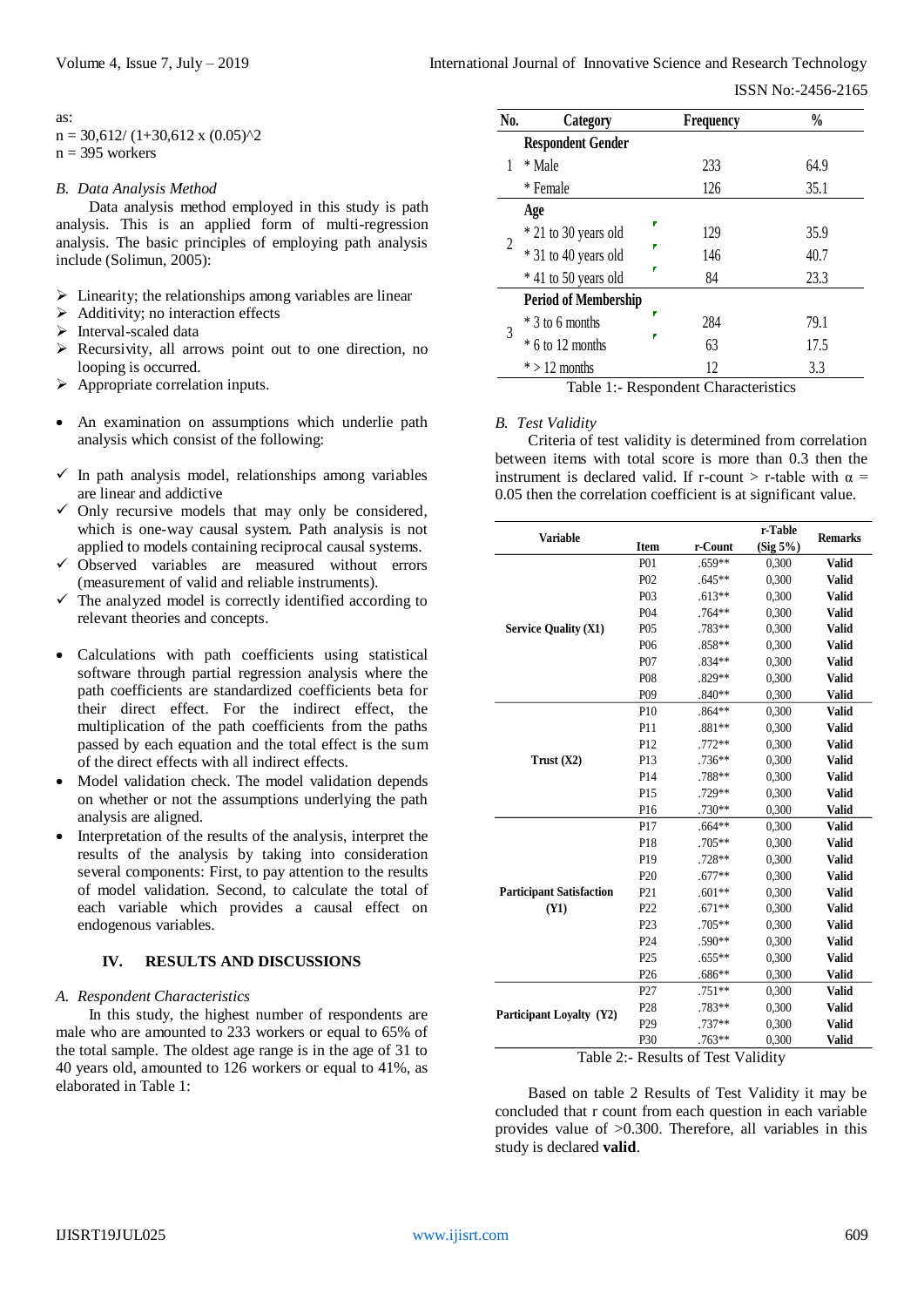# *C. Test Reliability*

| <b>Variable</b>          | <b>Value of Cronbach's</b><br>Alpha | <b>Requirement Remarks</b> |                 |  |
|--------------------------|-------------------------------------|----------------------------|-----------------|--|
| Service Quality          | 0,779                               | > 0.6                      | <b>Reliable</b> |  |
| Trust                    | 0.790                               | > 0.6                      | <b>Reliable</b> |  |
| Participant Satisfaction | 0,763                               | > 0.6                      | <b>Reliable</b> |  |
| Participant Loyalty      | 0,802<br>$\sim$ $\sim$              | > 0.6                      | <b>Reliable</b> |  |

Table 3:- Results of Test Reliability

Based on table 3 results of test reliability it is shown that the value of Cronbach's Alpha for variable Service Quality is 0.779, Participant Trust is 0.790, Participant Satisfaction is 0.763, and variable Participant Loyalty 0.802 in which all of those variables are above 0.6. Thus, the questionnaire statements in this study is declared *reliable.*

#### *D. Path Analysis*

#### *Testing of Link Structure Model 1*

| Model           |       | <b>Unstandardized Coefficients</b> | Standardized |         | Sig.  |  |
|-----------------|-------|------------------------------------|--------------|---------|-------|--|
|                 | B     | Std. Error                         | Coefficients |         |       |  |
| Constant        | 1,057 | 0,076                              |              | 13,941  | 0,000 |  |
| Service Quality | 0,621 | 0,031                              | 0,766        | 20,196  | 0,000 |  |
| Trust           | 0,088 | 0,033                              | 0.102        | 2.697   | 0,007 |  |
| F               |       |                                    |              | 471,048 | 0,000 |  |
| $R^2$           |       |                                    | 0,706        |         |       |  |

Table 4:- Test Results of link structure model 1: Participant Satisfaction (Y1)

In Table 4, it is shown that each variable of service quality and participant trust provides positive and significant influence either partially or simultaneously towards participant satisfaction. This is evidenced by the calculation result of t-count and F-count value with their significance.

Calculation result of t-count value and its significance, variable of service quality obtains t-count value of  $20.196$  and Sig.  $0.000 < 0.05$ . The result of variable of trust has t-count value of 2.697 and Sig. 0.007 < 0.05. Link coefficient providing the highest value is found on service quality of 0.766, and trust of 0.102.

Testing of simultaneous significance (f-test) reveals that F-value of 471.048 and Sig. 0.000 then it may be concluded that service quality and trust provides significant influence simultaneously towards participant satisfaction.

 ISSN No:-2456-2165 Value of 0.0706 is obtained from R-squared value

which explains that the contribution of the variables of service quality and trust provides simultaneous influence towards the variable of participant satisfaction of 70.60% and the rest of 29.40% is explained by factors outside the scope of this study.

# *Testing of Link Structure Model 2*

| $\vee$ v.v<br>www                    |                   |                                    |                                             |                                                                                                                  |         |       |
|--------------------------------------|-------------------|------------------------------------|---------------------------------------------|------------------------------------------------------------------------------------------------------------------|---------|-------|
| st Reliability                       | Model             | <b>Unstandardized Coefficients</b> |                                             | Standardized                                                                                                     |         |       |
|                                      |                   | B                                  | Std. Error                                  | Coefficients                                                                                                     |         | Sig.  |
| est reliability it is shown          | Constant          | 1,291                              | 0,063                                       |                                                                                                                  | 20,474  | 0,000 |
| oha for variable Service             | Service Quality   | 0,167                              | 0,030                                       | 0,254                                                                                                            | 5,588   | 0,000 |
| ust is 0.790, Participant            | Trust             | 0.097                              | 0.023                                       | 0.138                                                                                                            | 4,312   | 0,000 |
| Participant Loyalty 0.802            | Participant Satis | 0,461                              | 0,034                                       | 0.568                                                                                                            | 13,424  | 0,000 |
| re above 0.6. Thus, the              | F                 |                                    |                                             |                                                                                                                  | 504.026 | 0.000 |
| dy is declared <i>reliable</i> .     | R <sup>2</sup>    |                                    |                                             | 0.795                                                                                                            |         |       |
|                                      |                   |                                    |                                             | Table 5:- Test Result of link structure model 2: Participant                                                     |         |       |
|                                      |                   |                                    | Loyalty $(Y2)$                              |                                                                                                                  |         |       |
| 11                                   |                   |                                    |                                             | Table 5 reveals that each variable of service quality,                                                           |         |       |
| Standardized<br>Sig.<br>Coefficients |                   |                                    | simultaneously towards participant loyalty. | participant trust and participant satisfaction provide<br>positive and significant influence either partially or |         |       |

This is in accordance with the result of t-count value and its significance, where variable of service quality is obtained from t-count value of 5.588 and Sig. 0.000 < 0.05. The result of variable of participant trust obtains t-count value of  $4.312$  and Sig.  $0.000 < 0.05$  while from variable of participant satisfaction it is obtained t-count value of 13.424 and Sig.  $0.000 < 0.05$ . The highest coefficient link in sequence is found on participant satisfaction of 0.568, then on service quality of 0.254 and the lowest is found on trust of 0.138.

Based on simultaneous significance test (F test) it is revealed that F value of 504.026 and Sig. 0.000 which may be concluded that service quality, participant trust, participant satisfaction provides significant influence simultaneously towards participant loyalty.

The result of R-squared value shows that there is value of 0.795 which explains that the contribution of variable of service quality, participant trust, and participant satisfaction provides simultaneous influence on variable of participant loyalty of 79.50% and the rest of 20.50% is explained by factors outside the scope of this study.

# *E. Direct and Indirect Influence*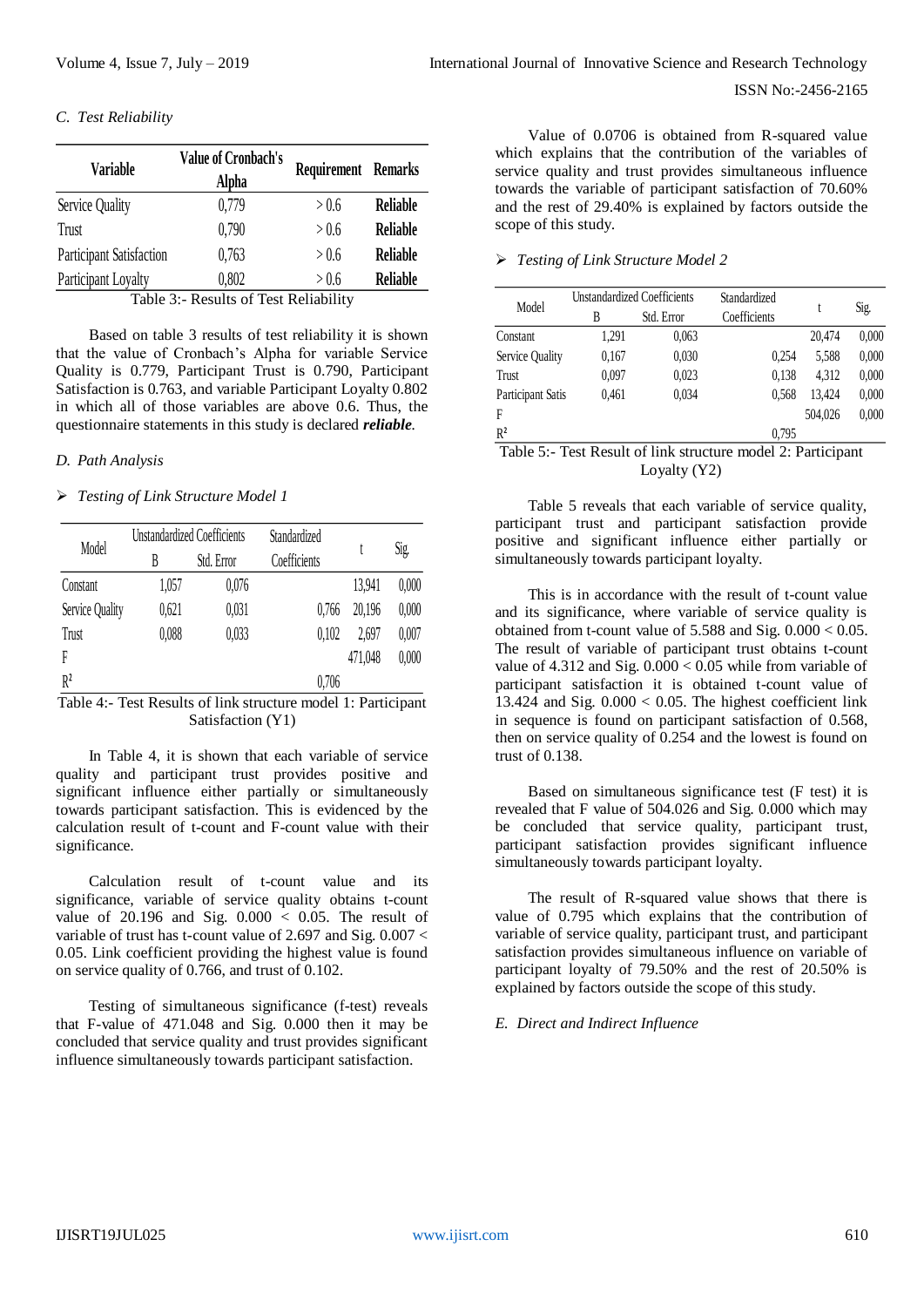| Link<br>Model  | Variable Influence                      | <b>Direct</b> | <b>Indirect</b> | <b>Remainder Total</b> |       |
|----------------|-----------------------------------------|---------------|-----------------|------------------------|-------|
|                | Structure Equation 1 (XI, X2 to Y1)     |               |                 |                        |       |
|                | $X1$ to $Y1$                            | 0,766         |                 |                        | 0,766 |
| 1              | $X2$ to $Y1$                            | 0,102         |                 |                        | 0,102 |
|                | $X1, X2$ to $Y1$                        | 70,60         |                 | 29,40                  | 100   |
|                | Structure Equation 2 (X1, X2, Y1 to Y2) |               |                 |                        |       |
|                | $X1$ to $Y2$                            | 0,254         |                 |                        | 0,254 |
|                | $X2$ to $Y2$                            | 0,138         |                 |                        | 0,138 |
| $\overline{2}$ | $Y1$ to $Y2$                            | 0,568         |                 |                        | 0,568 |
|                | $X1, X2, Y1$ to $Y2$                    | 79,50         |                 | 20,50                  | 100   |
|                | X1 to Y2 through Y1                     |               | 0,435           |                        | 0,689 |
|                | X2 to Y2 through Y1                     |               | 0,058           |                        | 0,196 |

Table 6:- Variable of Direct and Indirect Influence

#### *Direct Influence*

To calculate direct influence, the following formula is employed:

- Direct influence of variable of service quality towards participant satisfaction X1 to  $Y1 = 0.766$ .
- Direct influence of variable of participant trust towards participant satisfaction  $X2$  to  $Y1 = 0.102$ .
- Direct influence of variable of participant satisfaction towards participant loyalty Y1 to  $Y2 = 0.568$ .

# *Indirect Influence*

To calculate indirect influence, the following formula is employed:

 Influence of variable of service quality towards participant loyalty through participant satisfaction X1 to Y2 through  $Y1 = 0.435$ 

 Influence of variable of participant trust towards participant loyalty through participant satisfaction X2 to Y2 through  $Y1 = 0.058$ 

Observing table 6, it is revealed that the analysis result of direct and indirect influence of variables of service quality (X1) and participant trust (X2) provide greater influence towards participant loyalty (Y2) if linked through variable of participant satisfaction (Y1), which means variable of participant satisfaction (Y1) serves the role of positively moderating variable.

# *F. Hypothesis Test*

# *H1, H2: Service Quality, Participant Trust Each Provides Positive And Significant Influence Partially Towards Participant Satisfaction.*

The results shows that each variable of service quality, participant trust provides positive and significant influence partially towards participant satisfaction. This is supported by argument from Tjiptono and Chandra (2005:115), saying that "Quality has a close relationship with customer satisfaction, quality encourages customers to

establish strong ties with the company." Similarly, according to Moorman (1992) trust is defined as willingness of an individual to rely on other parties involved in an exchange in whom one has confidence to those other parties. Quality in a company engaged in insurance services occurs when an employee is able to serve the needs of participants both in terms of information and claims which in the end the participants are expected to be satisfied with the services provided and maintain their active participation. In addition to that, trust in insurance services occurs when participants receive benefits from services with the proper results identical to what is offered at the time of socialization for prospective participants which are expected to satisfy consumers as a realization of the company's initial promises.

 *H3: Service Quality, Trust Provides Positive And Significant Influence Towards Participant Satisfaction Simultaneously*

According to Agus Hartana (2014), it is revealed that service quality and trust results in positive and significant influence towards customer satisfaction.

# *H4, H5, H6: Service Quality, Participant Trust, Participant Satisfaction Each Provides Positive And Significant Influence Towards Participant Loyalty.*

Tjiptono and Chandra (2005:115) argues that "Quality has a close relationship with customer satisfaction, quality encourages customers to establish strong ties with the company." According to Antonio Carrizzo Moreira, Pedro Miguel Silva (2015), service quality and commitment are the two keys for customer satisfaction in achieving customer loyalty. Sehim Ahmed, Kazi Md Tarique, and Ishtiaque Arif (2017) also argue that service quality and its dimensions provides positive influence towards customer loyalty.

According to Moorman (1992), trust is defined as willingness of an individual to rely on other parties involved in an exchange in whom one has confidence to those other parties. When one party develops confidence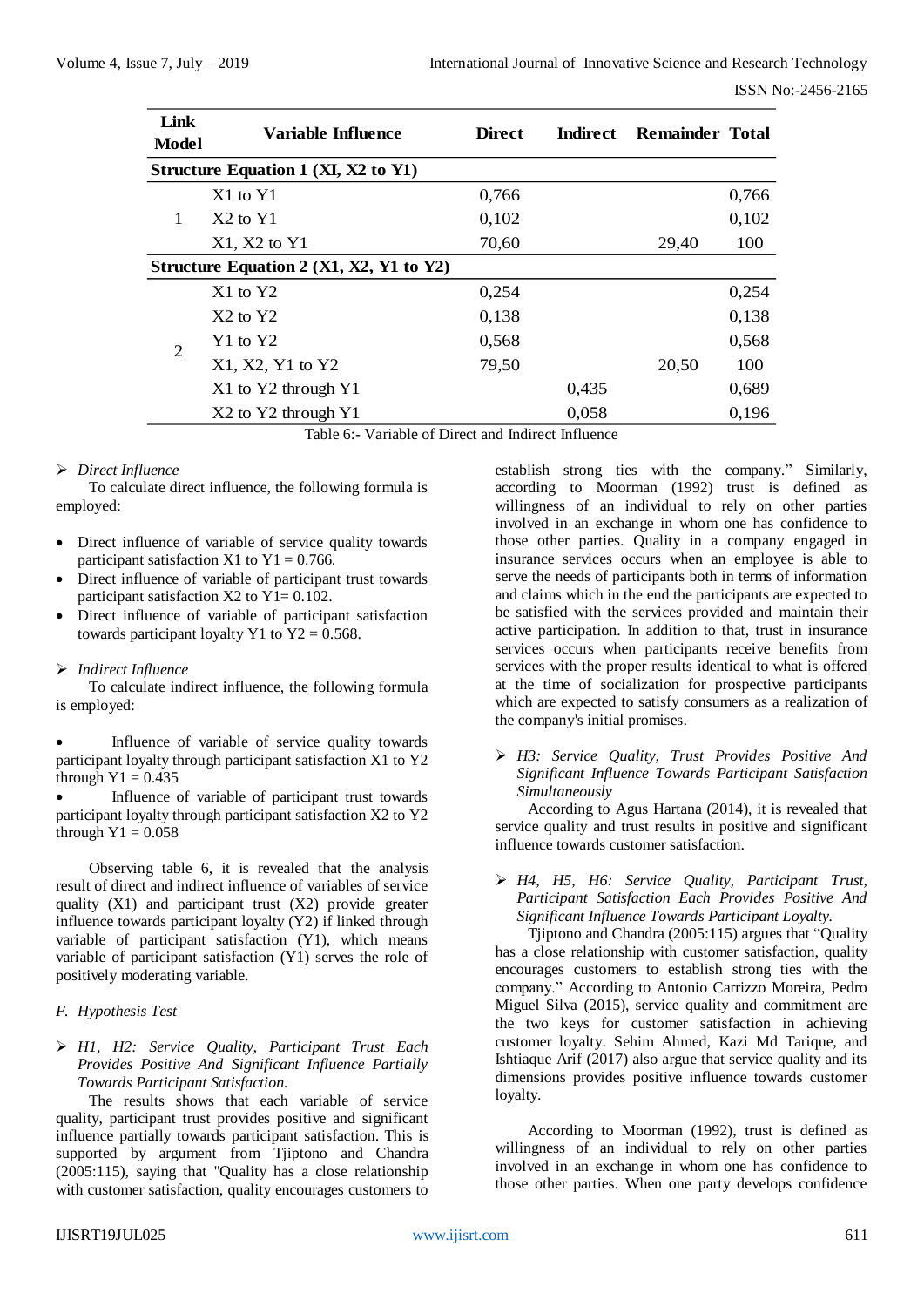that the other parties involved in exchange possess reliability and integrity, then it may be said that there is trust in it. Doney and Canon (1997) also reveals that initial development of buyer-seller relationship is based on trust. In a study conducted by Kassagne Damtew, Ph.D. & Dr. Venkat Pagidimarri (2013), it is found that customer trust towards an insurance company and its employees plays a critical role in influencing customer loyalty in insurance sector. Additionally, according to Zohaib Ahmed (2014) in his study states that brand trust and customer satisfaction provides significant influence towards loyalty of certain brands.

Engel in Tjiptono (2005) points out that customer satisfaction is an aftersales evaluation where the chosen alternatives are at least equal to or exceed customer expectation, while dissatisfaction occurs when the results do not meet the expectation. In a study carried out by Elisavvet Keisidou, Lazaros Sarigiannidis Dimitrios I. Maditinos, & Eleftherios I. Thalassinos (2013), it is argued that customer satisfaction provides influence on company profitability and customer loyalty. In addition to that, Ha Athu Nguyen, Hoang Nguyen, Nhan Duc Nguyen, & Anh Chi pan (2018) state that service provider must be focused on customer satisfaction to gain loyalty from customers.

 *H7: Service Quality, Participant Trust, Participant Satisfaction Provides Positive And Significant Influence Simultaneously Towards Participant Loyalty*

It is revealed from a study conducted by Taqdess Fatima & Shahab Alam Malik Asma Shabbir, (2017) that there is positive influence from service quality and customer satisfaction towards customer loyalty. This result is also supported by previous study conducted by Tengku Putri Lindung Bulan (2016) which states that service quality and trust provides significant influence simultaneously towards customer loyalty. Additionally, a study conducted by Asma Shabbir Shahab Alam Malik Shujah Alam Malik (2016) reveals that there is positive influence from service quality, customer satisfaction towards customer loyalty.

#### **V. CONCLUSIONS**

Referring to the results of this study, several conclusions are formulated in the following items:

- $\triangleright$  Service quality provides positive and significant influence towards participant satisfaction.
- $\triangleright$  Participant trust provides positive and significant influence towards participant satisfaction.
- $\triangleright$  Service quality and trust provides significant influence towards participant satisfaction.
- $\triangleright$  Service quality provides positive and significant influence towards participant loyalty through participant satisfaction.
- $\triangleright$  Participant trust provides positive and significant influence towards participant loyalty through participant satisfaction.
- $\triangleright$  Participant satisfaction provides positive and significant influence towards participant loyalty.
- $\triangleright$  Service quality, trust provides positive and significant influence towards participant loyalty through participant satisfaction.

# **SUGGESTIONS AND LIMITATIONS**

To enhance participant loyalty, it is suggested to the head of branch offices to:

- Formulate unit KPI which is accumulated from individual KPI concerning important points in providing services such as points pertaining the promptness in complaints resolution, promptness in service provision to participants, pertinence of documents and target in claim resolution, *Service Level Agreement* (SLA) towards participants.
- $\triangleright$  Create testimonies from participants or heirs whose claims have been paid in full and presented as videos in the company website.
- $\triangleright$  The writer will determine priority scale by multiplying regression coefficient with correlation coefficient which is useful for deciding priority scale employed in decision making, which results are as follows:

| <b>Variable</b> | <b>Dimension</b>           | Link    |       | <b>Coefficient</b>            | <b>Priority</b> | <b>Remarks</b>  |  |
|-----------------|----------------------------|---------|-------|-------------------------------|-----------------|-----------------|--|
|                 |                            |         |       | <b>Regression Corellation</b> | <b>Scale</b>    |                 |  |
| X1              | Responsiveness X1-Y2 0,254 |         |       | 0.691                         | 0.176           | <b>Priority</b> |  |
| X <sub>2</sub>  | Expectation to<br>Company  | $X2-Y2$ | 0.138 | 0.596                         | 0.082           |                 |  |

Table 7:- Priority Scale

Suggestions that should be taken into consideration based on the results of this study for further studies and academics are:

 $\triangleright$  Other academics are encouraged to observe other variables which become other factors in determining participant loyalty aside from service quality, services, trust, and satisfaction factors. Those variables may be explored further using other references on previous studies which influence participant satisfaction and loyalty.

 $\triangleright$  Information gathering in this study is conducted through questionnaires shared to respondents. For further research studying similar or identical issues, study may